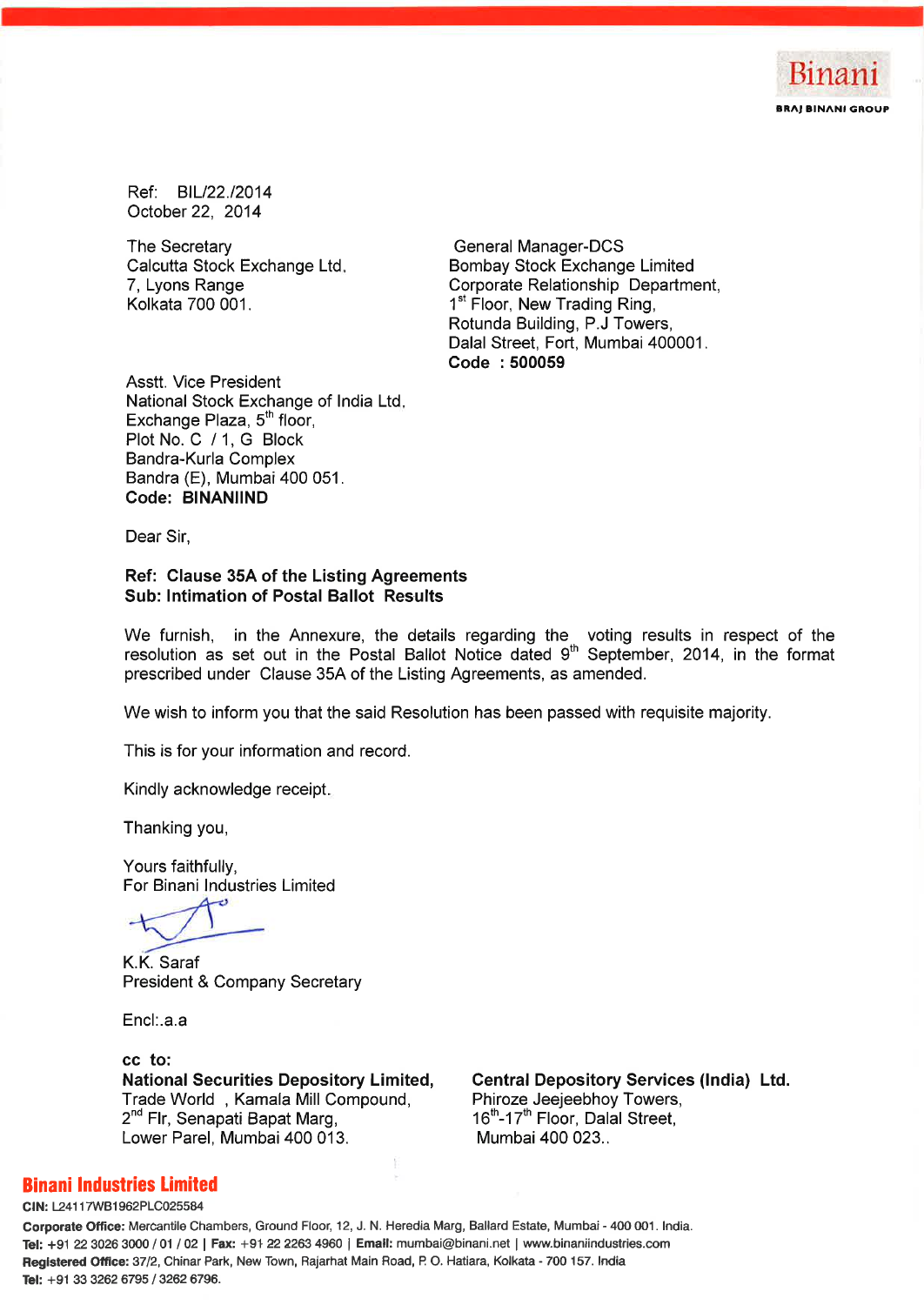

### **ANNEXURE**

# INFORMATION IN TERMS OF CLAUSE 35 A OF THE LISTING AGREEMENT.

| <b>Resolution passed</b>                       | Special [As per Annexure 'A']    |
|------------------------------------------------|----------------------------------|
| <b>Mode of Voting</b>                          | Postal Ballot/e-voting           |
| Date of Postal Ballot Notice                   | 9 <sup>th</sup> September, 2014  |
| Record date for reckoning voting rights        | 12 <sup>th</sup> September, 2014 |
| Date of Dispatch of Notice                     | 20th September, 2014             |
| <b>Total No.of Shareholders on record date</b> | 46886                            |

| Promoter<br>/Public                                    | of<br><b>No</b><br><b>Shares</b><br>held | of<br><b>No</b><br><b>Votes</b><br>Polled* | $\%$<br>of<br><b>Votes</b><br>polled<br>on<br>Outstan<br>ding<br>shares | <b>No</b><br>of<br>Votes - in<br>Favour | of<br><b>No</b><br><b>Votes</b><br><b>Against</b> | %<br>of<br><b>Votes</b><br>in<br>favour on<br><b>Votes</b><br>polled | %<br>of<br><b>Votes</b><br><b>Against</b><br>on<br><b>Votes</b><br>polled |
|--------------------------------------------------------|------------------------------------------|--------------------------------------------|-------------------------------------------------------------------------|-----------------------------------------|---------------------------------------------------|----------------------------------------------------------------------|---------------------------------------------------------------------------|
|                                                        | (1)                                      | (2)                                        | $(3)=$<br>$[(2) / (1)]^*$<br>100                                        | (4)                                     | (5)                                               | $(6)=$<br>$[(4)/(2)]^{*}1$<br>00                                     | $(7)$ =<br>$[(5)/(2)]^*$<br>100                                           |
| Promoter<br>and<br>Promoter<br>Group                   | 15175804                                 | 15175804                                   | 100.00                                                                  | 15175804                                | --                                                | 100.00                                                               | 0                                                                         |
| Public<br>Institutio<br>nal<br><b>Holders</b><br>$***$ | 801294                                   | 11394                                      | 1.42                                                                    | $\blacksquare$                          | 11394                                             | --                                                                   | 100.00                                                                    |
| Public-<br><b>Others</b>                               | 13619327                                 | 102029                                     | 0.75                                                                    | 86049                                   | 15980                                             | 84.34                                                                | 15.66                                                                     |
| Total                                                  | 29596425                                 | 15289227                                   | 51.66                                                                   | 15261853                                | 27374                                             | 99.82                                                                | 0.18                                                                      |

\* Under this column, the valid votes polled are mentioned

\*\* Includes Body Corporates

For BINANI INDUSTRIES LIMITED K. K. SARAF

PRESIDENT & COMPANY SECRETARY

# **Binani Industries Limited**

CIN: L24117WB1962PLC025584

Corporate Office: Mercantile Chambers, Ground Floor, 12, J. N. Heredia Marg, Ballard Estate, Mumbai - 400 001. India. Tel: +91 22 3026 3000 / 01 / 02 | Fax: +91 22 2263 4960 | Email: mumbai@binani.net | www.binaniindustries.com Registered Office: 37/2, Chinar Park, New Town, Rajarhat Main Road, P. O. Hatiara, Kolkata - 700 157. India Tel: +91 33 3262 6795 / 3262 6796.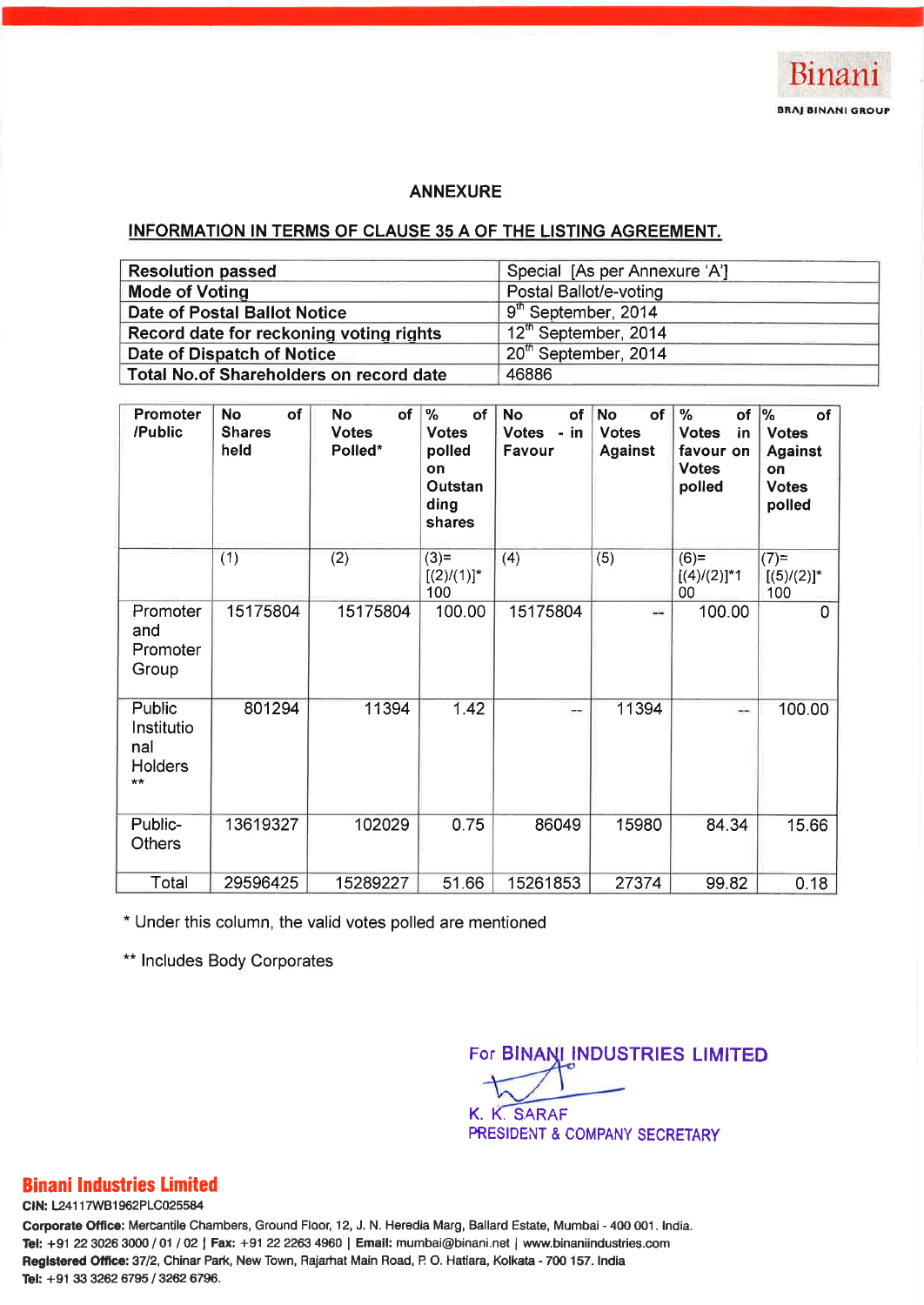

#### Annexure 'A'

# SPECIAL RESOLUTION PASSED BY POSTAL BALLOT ON 22<sup>ND</sup> OCTOBER, 2014.

"RESOLVED THAT pursuant to the provisions of Section 186 of the Companies Act. 2013 and any other applicable provisions of the Companies Act, 2013 and Rules made thereunder (including any statutory modification thereof for the time being in force and as may be enacted from time to time), subject to such approvals, consents, sanctions and permissions of Appropriate Authorities. Reserve Bank of India as may be necessary, and the Articles of Association of the Company and all other provisions of applicable laws, consent of the Members of the Company, be and is hereby accorded to the Board of Directors of the Company (hereinafter referred to as the "Board", which term shall include any Committee constituted by the Board or any person(s) authorized by the Board to exercise the powers conferred on the Board by this Resolution), to make loan(s) and/or give any guarantee(s)/provide any security(ies) in connection with loan(s) made to Subsidiaries/Step-Down Subsidiaries/Fellow Subsidiaries and Associate Companies and/or acquire by way of subscription, purchase or otherwise the securities of Subsidiaries/Step-Down Subsidiaries/Fellow Subsidiaries and Associate Companies up to a limit not exceeding Rs. 9000 Crores (Rupees Nine Thousand Crores only) notwithstanding that the aggregate of the loans, guarantees or securities so far given or to be given to the above said Bodies Corporate and/or securities so far acquired or to be acquired in above said Bodies Corporate may exceed the limits prescribed under the said section.

**RESOLVED FURTHER THAT** the Board of Directors of the Company be and is hereby authorized to take such steps as may be necessary for obtaining approvals, statutory, contractual or otherwise, in relation to the above and to settle all matters arising out of and incidental thereto, and to sign and execute all deeds, applications, documents and writings that may be required and do all such acts, deeds, matters and things, as it may in its absolute discretion, deem fit, necessary or appropriate, on behalf of the Company for the purpose of giving effect to the aforesaid Resolution."

For BINANLINDUSTRIES LIMITED

K. K. SARAF PRESIDENT & COMPANY SECRETARY

## **Binani Industries Limited**

CIN: L24117WB1962PLC025584

Corporate Office: Mercantile Chambers, Ground Floor, 12, J. N. Heredia Marg, Ballard Estate, Mumbai - 400 001. India. Tel: +91 22 3026 3000 / 01 / 02 | Fax: +91 22 2263 4960 | Email: mumbai@binani.net | www.binaniindustries.com Registered Office: 37/2, Chinar Park, New Town, Rajarhat Main Road, P. O. Hatiara, Kolkata - 700 157. India Tel: +91 33 3262 6795 / 3262 6796.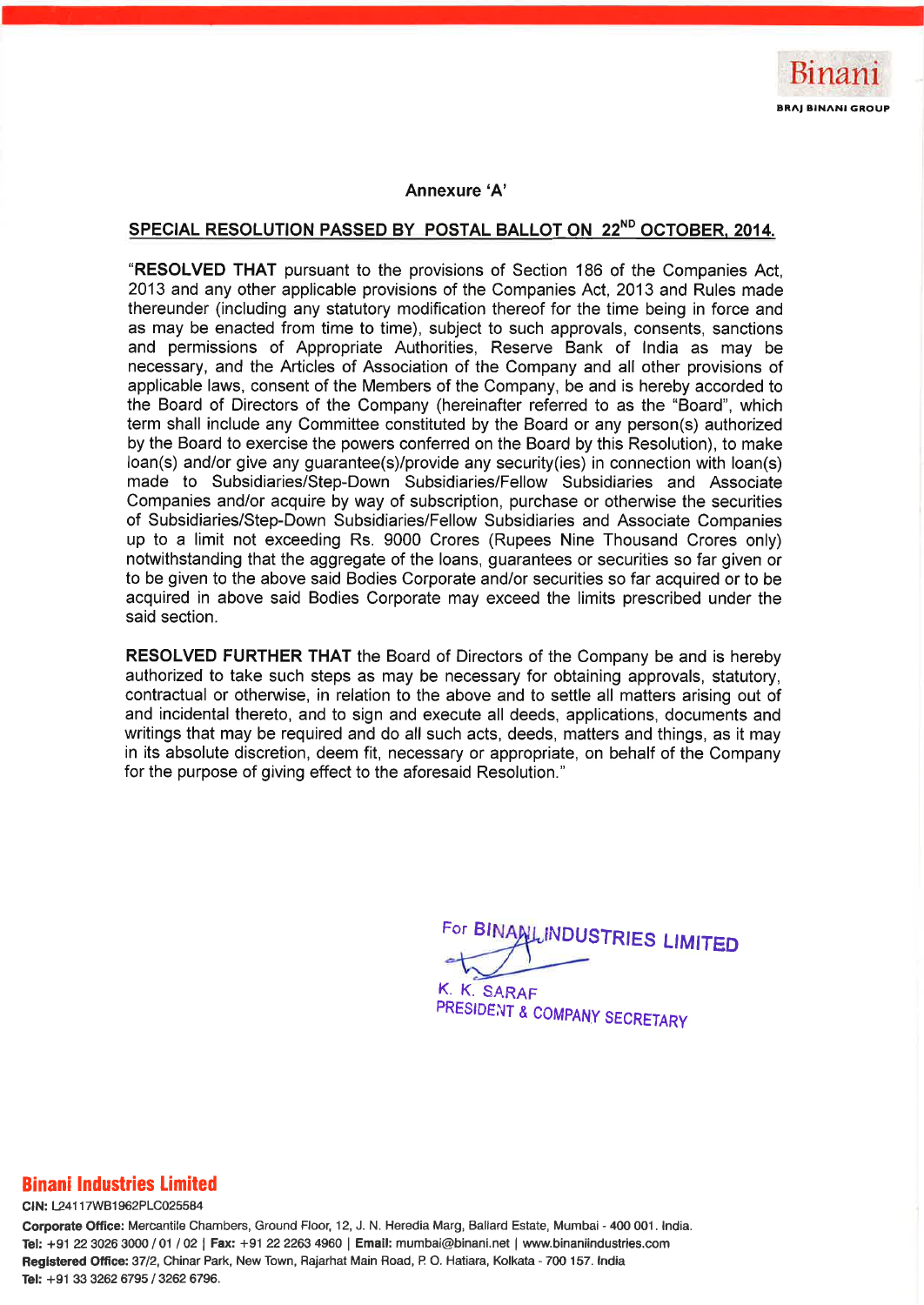**DMPANY SECRETARIE** 

Date: 21/10/2014

To, The Chairman BINANIINDUSTRIES LIMITED Mercantile Chambers, 12, J. N. Heredia Marg, Ballard Estate, Mumbai - 400 001.

Dear Sir,

#### Sub: Scrutinizer's Report (Combined) on E-voting and Physical Ballot Forms.

I, Mohammed Aabid of M/s. Aabid & Co, Practicing Company Secretaries., had been appointed as the Scrutinizer by the Board of Directors of BINANI INDUSTRIES LIMITED vide resolution dated 09<sup>th</sup> September, 2014, pursuant to Section 108 of the Companies Act, 2013 read with Rule 20 of the Companies (Management and Administration) Rules, 2014, to conduct the electronic voting process and to scrutinize the physical ballot forms received from the shareholders Pursuant to Section 110 of the Companies Act, 2013 read with Rule 22 of the Companies(Management and Administration) Rules, 2014 in respect of the below mentioned Special Resolution.

The Notice dated September, 9<sup>th</sup> 2014, for passing said Special Resolution under Section 186 of Companies Act, 2013, along with Statement setting out material facts under Section 102 of the Act were sent to the Shareholders in respect of the below mentioned Special Resolutions to be passed from the Members of the Company.

The Company has availed the e-voting facility offered by National Securities Depository limited (NSDL) for conducting e-voting by the Shareholders of the Company. The Company has also provided voting by Postal Ballot papers to the Members who do not have access to evoting facility.

The shareholders of the company holding shares as on the "cut-off" date of September, 12<sup>th</sup> 2014, were entitled to vote on the proposed Special Resolution as set out in the Notice.

The voting period for e-voting commenced on Sunday, September 21, 2014 at 10.00 a.m. and ended on Monday, October, 20<sup>th</sup> 2014 at 05:00 p.m. and the NSDL e-voting platform was blocked thereafter and the votes cast under e-voting facility were then unblocked in the presence of two witnesses who were not in the employment of the company. Votes cast through Physical ballot forms received up to October 20, 2014 were considered.

I have scrutinized and reviewed the voting through electronic means and physical ballot mode and votes tendered therein based on the data downloaded from the National Securities Depository Limited (NSDL) e-voting system and the ballot forms received respectively.

I now submit my Report as under on the result of the voting through electronic means and physical mode in respect of the said Resolutions.

68, Sal Sadan, 4th Floor. Office No. 12, Janmabhooml Marg, Fort, Mumbal - 400 001 Tel.: 91 22 4002 5464, 4002 1756 - Mobile : 98921 58830 - E-mail : aabidcs@gmail.com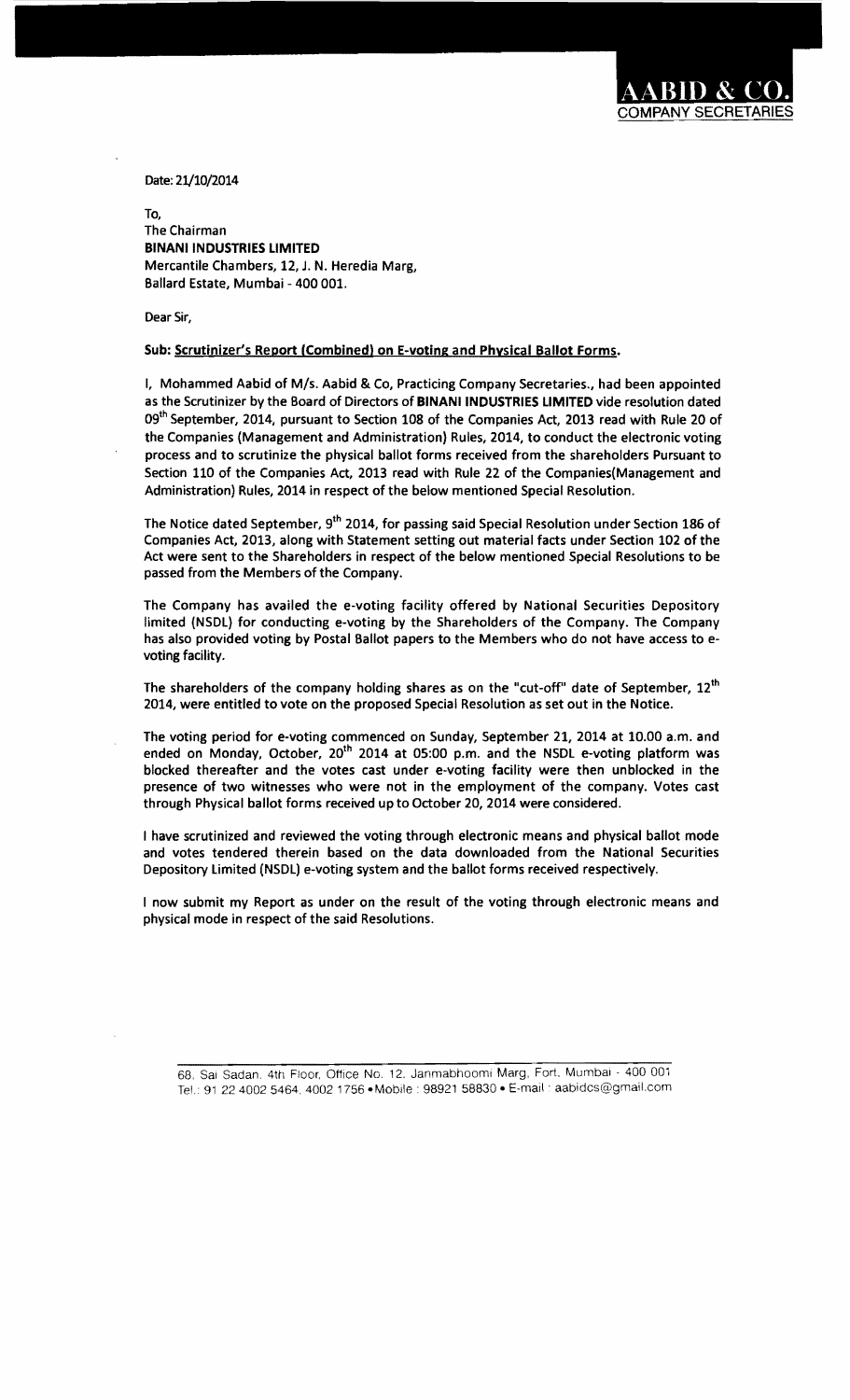### Proposed Resolution:

-.-~..----------~

To consider and if thought fit, to pass, the following as a Special Resolution:

"RESOLVED THAT pursuant to the provisions of Section 186 of the Companies Act, 2013 and any other applicable provisions of the Companies Act, 2013 and Rules made thereunder (including any statutory modification thereof for the time being in force and as may be enacted from time to time), subject to such approvals, consents, sanctions and permissions of Appropriate Authorities, Reserve Bank of India as may be necessary, and the Articles of Association of the Company and all other provisions of applicable laws, consent of the Members of the Company, be and is hereby accorded to the Board of Directors of the Company (hereinafter referred to as the "Board", which term shall include any Committee constituted by the Board or any person(s) authorized by the Board to exercise the powers conferred on the Board by this Resolution), to make loan(s) and/or give any guarantee(s)/provide any security(ies} in connection with loan(s) made to Subsidiaries/Step-Down Subsidiaries/Fellow Subsidiaries and Associate Companies and/or acquire by way of subscription, purchase or otherwise the securities of Subsidiaries/Step-Down Subsidiaries/Fellow Subsidiaries and Associate Companies up to a limit not exceeding Rs 9000 Crores (Rupees Nine Thousand Crores only) notwithstanding that the aggregate of the loans, guarantees or securities so far given or to be given to the above said Bodies Corporate and/or securities so far acquired or to be acquired in above said Bodies Corporate may exceed the limits prescribed under the said section.

RESOLVED FURTHER THAT the Board of Directors of the Company be and is hereby authorized to take such steps as may be necessary for obtaining approvals, statutory, contractual or otherwise, in relation to the above and to settle all matters arising out of and incidental thereto, and to sign and execute all deeds, applications, documents and writings that may be required and do all such acts, deeds, matters and things, as it may in its absolute discretion, deem fit, necessary or appropriate, on behalf of the Company for the purpose of giving effect to the aforesaid Resolution."

(i) Voted in favour of the resolution:

|          | Number of membersNumber<br><b>lvoted</b><br>electronic<br>voting<br>system and physical<br>mode | of of<br>through cast (Shares) | Votes  % of total number of<br>valid votes cast |
|----------|-------------------------------------------------------------------------------------------------|--------------------------------|-------------------------------------------------|
| E-voting |                                                                                                 | 46361                          | 0.30%                                           |
| Physical | 106                                                                                             | 15215492                       | 99.52%                                          |
| Total    | 161                                                                                             | 15261853                       | 99.82%                                          |